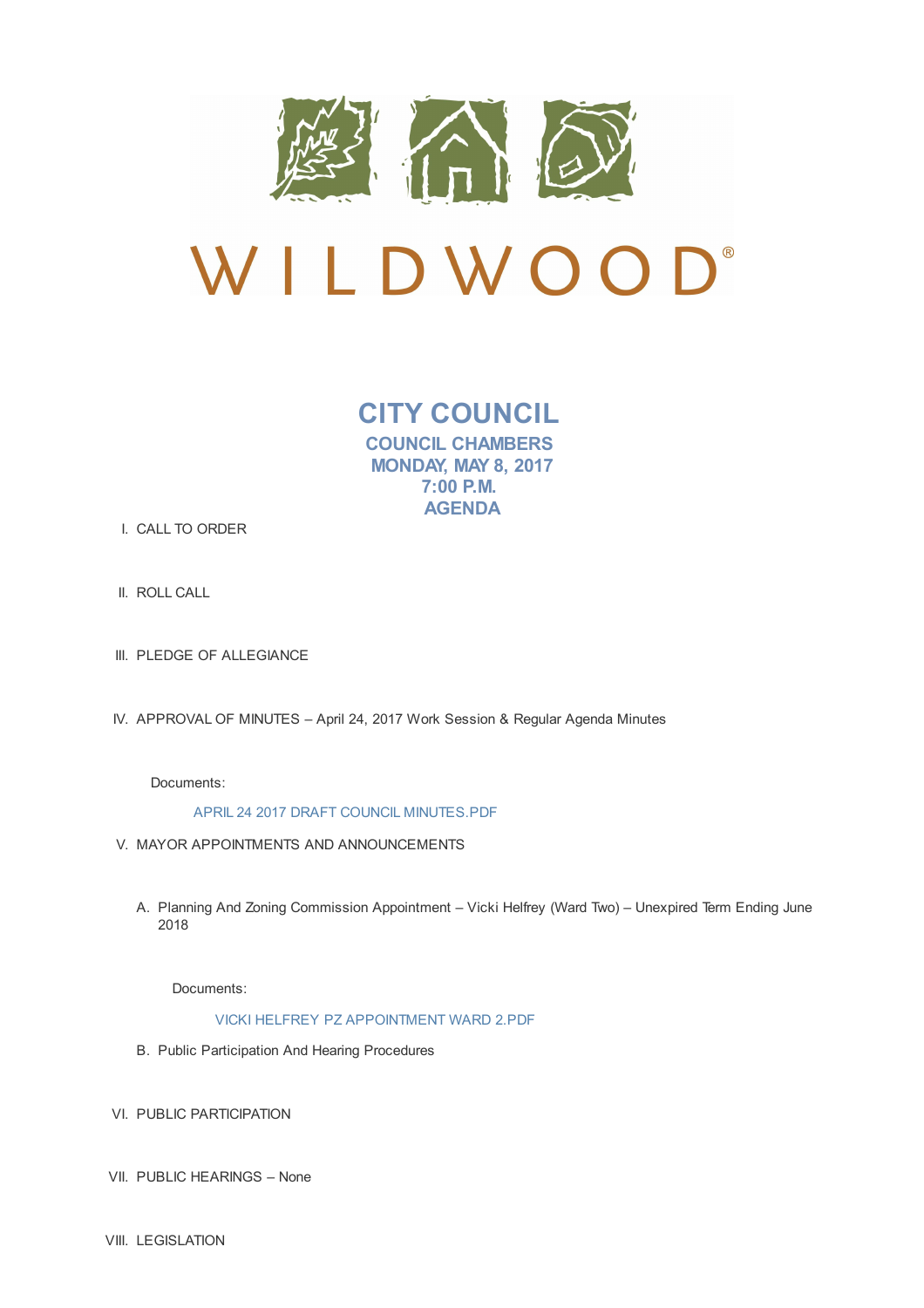1. BILL # 2262

AN ORDINANCE OF THE CITY OF WILDWOOD, MISSOURI, AMENDING CHAPTER 390 OF THE CODE OF ORDINANCES OF THE CITY OF WILDWOOD BY MODIFYING TWO SCHOOL SPEED ZONES ON MANCHESTER ROAD FOR THE POND ELEMENTARY SCHOOL AND WILDWOOD MIDDLE SCHOOL. Recommended by the Board of Public Safety (Second Reading) (Ward - One) Direct Budgetary Impact: \$600.00

Documents:

## BILL 2262.PDF

2. BILL #2263

AN ORDINANCE OF THE CITY OF WILDWOOD, MISSOURI, AMENDING CHAPTER 390 OF THE CODE OF ORDINANCES OF THE CITY OF WILDWOOD BY ADDING NO PARKING RESTRICTIONS ON City Council Agenda – 5/8/17 {Page 2} CARRIAGE VIEW DRIVE AND CARRIAGE VIEW COURT. Recommended by the Board of Public Safety (Second Reading) (Ward - Eight) Direct Budgetary Impact: None

Documents:

## BILL 2263.PDF

3. BILL #2264

AN ORDINANCE OF THE CITY OF WILDWOOD, MISSOURI, AMENDING SECTION 217.050 OF THE CODE OF ORDINANCES OF THE CITY OF WILDWOOD BY DELETING IT IN ITS ENTIRETY AND ENACTING, IN LIEU THEREOF, A NEW SECTION 217.050; AMENDING SECTIONS 217.020, 415.030, 415.090 AND 415.110; ADDING A NEW SECTION 415.600; DESIGNATING AQUACULTURE AS A CONDITIONAL USE WITHIN ANY RESIDENTIAL ZONING DISTRICT; ENACTING NEW PARAMETERS FOR THE TREATMENT OF LEGAL, NON-CONFORMING USES OF THIS SAME NATURE; AND IMPLEMENTING NEW REGULATIONS WITHIN THE NOISE CONTROL CODE THAT DESCRIBE AND MANAGE EMITTERS OF SOUND THAT PRODUCE SUCH ON A CONTINUOUS BASIS FOR EXTENDED PERIODS OF TIME. Recommended by the City Council (Second Reading) (Wards – All) Direct Budgetary Impact: None

Documents:

## BILL 2264.PDF

B. NEW BUSINESS

# 1. BILL #2265

AN ORDINANCE AMENDING ARTICLE IX OF CHAPTER 210 OF THE CODE OF ORDINANCES OF THE CITY OF WILDWOOD BY ENACTING A NEW SECTION 210.375; DELETING SECTION 210.380 IN ITS ENTIRETY; ENACTING, IN LIEU THEREOF, A NEW SECTION 210.380; ENACTING A NEW SECTION 210.385; AND AMENDING SECTION 235.040 OF THE CODE OF ORDINANCES OF THE CITY OF WILDWOOD BY ADDING A SUBSECTION O; AND REGULATING THE USE, SALE, AND DISTRIBUTION OF TOBACCO PRODUCTS. Recommended by the Board of Public Safety (First Reading) (Wards – All) Direct Budgetary Impact: Estimated \$2,000.00 for new signage

Documents:

#### BILL 2265.PDF

2. BILL #2266

AN ORDINANCE OF THE CITY OF WILDWOOD, MISSOURI, AUTHORIZING THE MAYOR TO NEGOTIATE AND EXECUTE A CONTRACT WITH AT GOVERNMENT STRATEGIES, LLC, FOR THE PROVISION OF GOVERNMENT AFFAIRS AND PUBLIC POLICY SERVICES, INCLUDING GOVERNMENT RELATIONS AND STRATEGIC PLANNING ADVICE ON CERTAIN LEGISLATIVE AND POLITICAL MATTERS. Recommended by the Lobbyist Selection Committee (First Reading) (Wards – All) Direct Budgetary Impact: \$8,000.00 for remainder of 2017; \$24,000.00 per year thereafter

Documents: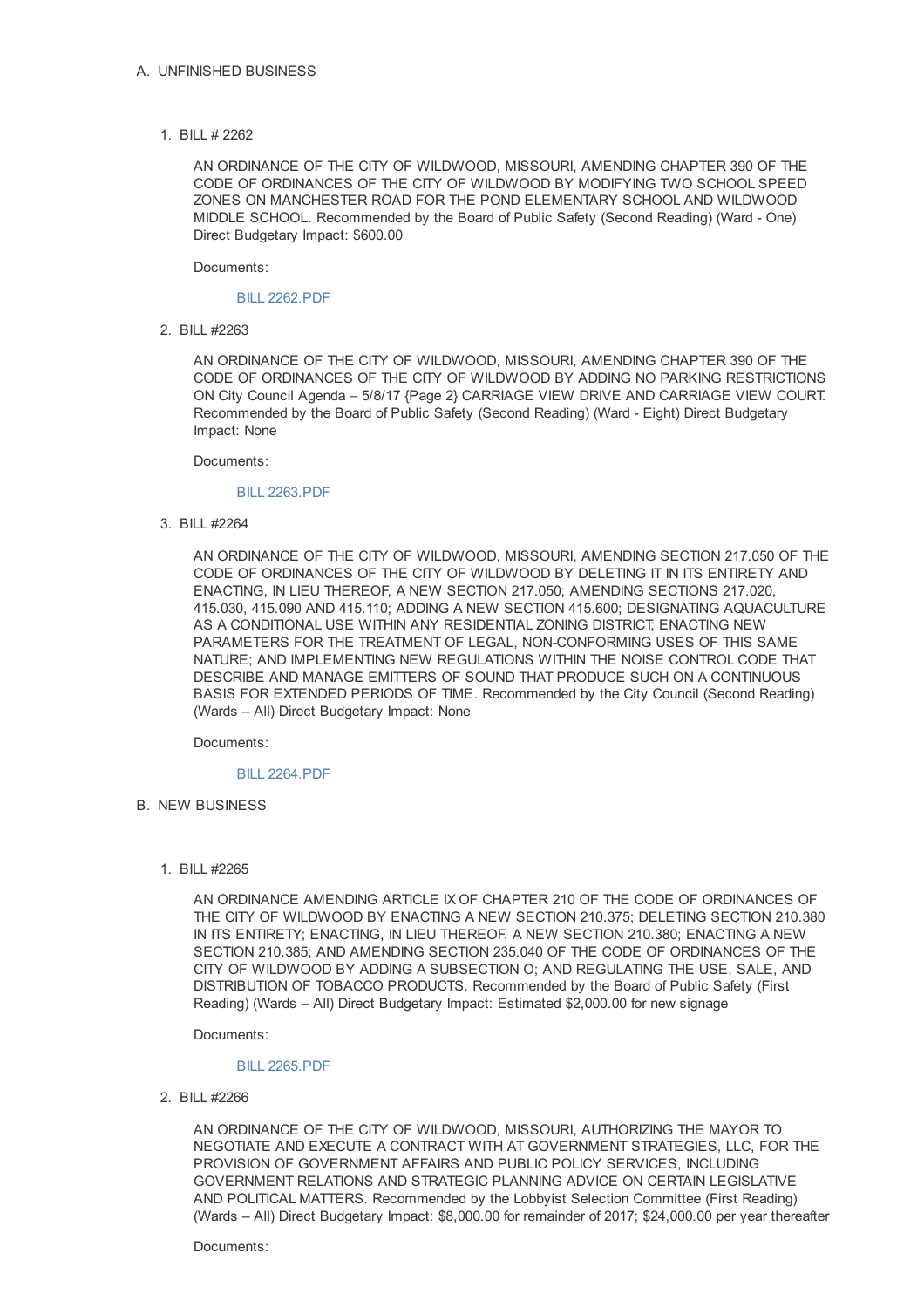## BILL 2266.PDF

### 3. BILL #2267

AN ORDINANCE OF THE CITY COUNCIL OF THE CITY OF WILDWOOD, MISSOURI, AMENDING SECTION 415.220 OF THE CODE OF ORDINANCES OF THE CITY OF WILDWOOD BY DELETING IT IN ITS ENTIRETY AND ENACTING, IN LIEU THEREOF, A NEW SECTION 415.220; WHICH THEREBY ENACTS NEW REQUIREMENTS RELATING TO THE SUBMITTAL PROCESSES FOR PRESENTATIONS TO THE ARCHITECTURAL REVIEW BOARD BY APPLICANTS, ALONG WITH PROVIDING CITY COUNCIL ADDITIONAL LATITUDE IN THE SELECTION OF ALTERNATES FOR SERVICE UPON IT. Recommended by the Architectural Review Board (First Reading) (Wards – All) Direct Budgetary Impact: None

Documents:

#### BILL 2267.PDF

4. BILL #2268

AN ORDINANCE BY THE CITY COUNCIL OF THE CITY OF WILDWOOD, MISSOURI AUTHORIZING THE PLACEMENT OF A ONE (1) ACRE PROPERTY AND THE BUNGALOW LOCATED UPON IT, WHICH IS KNOWN AS THE "COTTAGE IN WILDWOOD," ON THE WILDWOOD HISTORIC REGISTRY, THEREBY SETTING FORTH PARAMETERS FOR ITS PRESERVATION AND POTENTIAL REUSE, ALONG WITH A SET OF INCENTIVES RELATING TO ITS FUTURE DEVELOPMENT. Recommended by the Historic Preservation Commission (First Reading) (Ward – Eight) Direct Budgetary Impact: None

Documents:

## BILL 2268.PDF

5. BILL #2269

AN ORDINANCE AUTHORIZING THE CONSOLIDATION OF TWO (2) TRACTS OF LAND, KNOWN AS 'LOTS 1 AND 2 OF FAUPEL PLACE,' BOTH BEING LOCATED IN THE EAST HALF OF THE NORTHEAST QUARTER OF SECTION 16, TOWNSHIP 44 NORTH, RANGE 3 EAST, CITY OF WILDWOOD, ST. LOUIS COUNTY, MISSOURI (IDENTIFIED BY ST. LOUIS COUNTY ASSESSOR'S LOCATOR NUMBERS 25X330233 AND 25X330242), AND MORE SPECIFICALLY SITUATED ON THE NORTH SIDE OF MELROSE ROAD, EAST OF ALLENTON ROAD; THEREBY CREATING A SINGLE, 6.264 ACRE PARCEL OF GROUND. Recommended by the Department of Planning (First Reading) (Ward – One) Direct Budgetary Impact: None

Documents:

#### BILL 2269.PDF

C. RESOLUTIONS

#### 1. RESOLUTION #2017-14

A RESOLUTION OF THE CITY COUNCIL OF THE CITY OF WILDWOOD, MISSOURI, AUTHORIZING THE MAYOR TO NEGOTIATE AND EXECUTE AN AGREEMENT WITH NATIVE LANDSCAPE SOLUTIONS, INC. FOR VEGETATION MANAGEMENT SERVICES AT ANNIVERSARY PARK WITHIN THE CITY OF WILDWOOD. Recommended by the City Administrator (Ward – Four) Direct Budgetary Impact: \$6,000.00

Documents:

### RESOLUTION 2017-14.PDF

2. RESOLUTION #2017-15

A RESOLUTION OF THE CITY COUNCIL OF THE CITY OF WILDWOOD, MISSOURI, AUTHORIZING THE CITY ADMINISTRATOR TO ISSUE A PURCHASE ORDER ON BEHALF OF THE CITY OF WILDWOOD WITH CORPORATE INTERIORS, INC., d/b/a CI SELECT, FOR THE PURCHASE, DELIVERY AND INSTALLATION OF AUDIO VISUAL RECORDING AND STREAMING EQUIPMENT FOR THE WILDWOOD MUNICIPAL BUILDING. Recommended by Mayor Bowlin (Wards – All) Direct Budgetary Impact: \$23,496.75

Documents:

## RESOLUTION 2017-15.PDF

3. RESOLUTION #2017-16